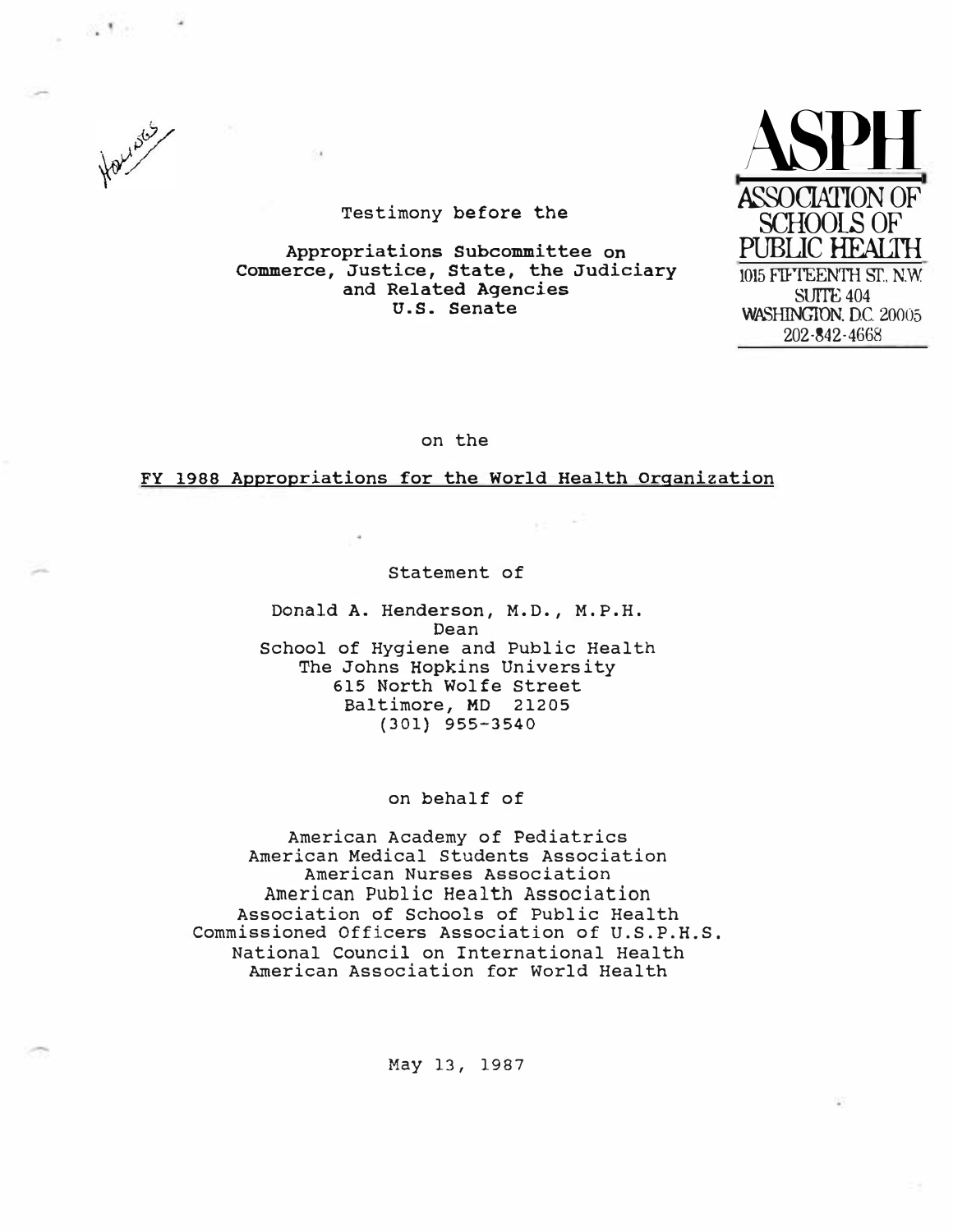MR. CHAIRMAN AND MEMBERS OF THE COMMITTEE, GOOD MORNING. I AM DR. DONALD A. HENDERSON, DEAN OF THE JOHNS HOPKINS UNIVERSITY SCHOOL OF HYGIENE AND PUBLIC HEALTH, AND VICE PRESIDENT OF THE ASSOCIATION OF SCHOOLS OF PUBLIC HEALTH.

- 982 - 25 - 35

I APPRECIATE THE OPPORTUNITY TO PRESENT THIS STATEMENT TODAY ON BEHALF OF EIGHT NATIONAL HEALTH ORGANIZATIONS:

> American Academy of Pediatrics American Medical Students Association American Nurses Association American Public Health Association Association of Schools of Public Health Commissioned Officers Association of U.S.P.H.S. National Council on International Health American Association for World Health

THESE ORGANIZATIONS REPRESENT HEALTH PROFESSIONALS AND MEDICAL SPECIALISTS WHO HAVE FOLLOWED INTERNATIONAL HEALTH ISSUES THROUGHOUT THEIR PROFESSIONAL CAREERS. I BELIEVE THAT THEIR VIEWS AND OPINIONS ARE REPRESENTATIVE OF THE INTERNATIONAL HEALTH COMMUNITY IN THIS COUNTRY, AND CAN OFFER ADDITIONAL INFORMATION FOR THIS COMMITTEE AS IT GRAPPLES WITH QUESTIONS OF U.S. POLICY AND PRIORITIES IN RELATION TO MULTINATIONAL AGENCIES AND TO INTERNATIONAL HEALTH POLICY.

WITHOUT DIMINISHING THE IMPORTANCE OR VALUE OF OTHER ORGANIZATIONS OR QUESTIONING IN ANY WAY THEIR MANAGEMENT, WE BELIEVE THAT TWO INTERNATIONAL ORGANIZATIONS IN THE FIELD OF HEALTH, THE WORLD HEALTH ORGANIZATION AND THE PAN AMERICAN HEALTH ORGANIZATION, DESERVE SPECIAL CONSIDERATION BY THE UNITED STATES.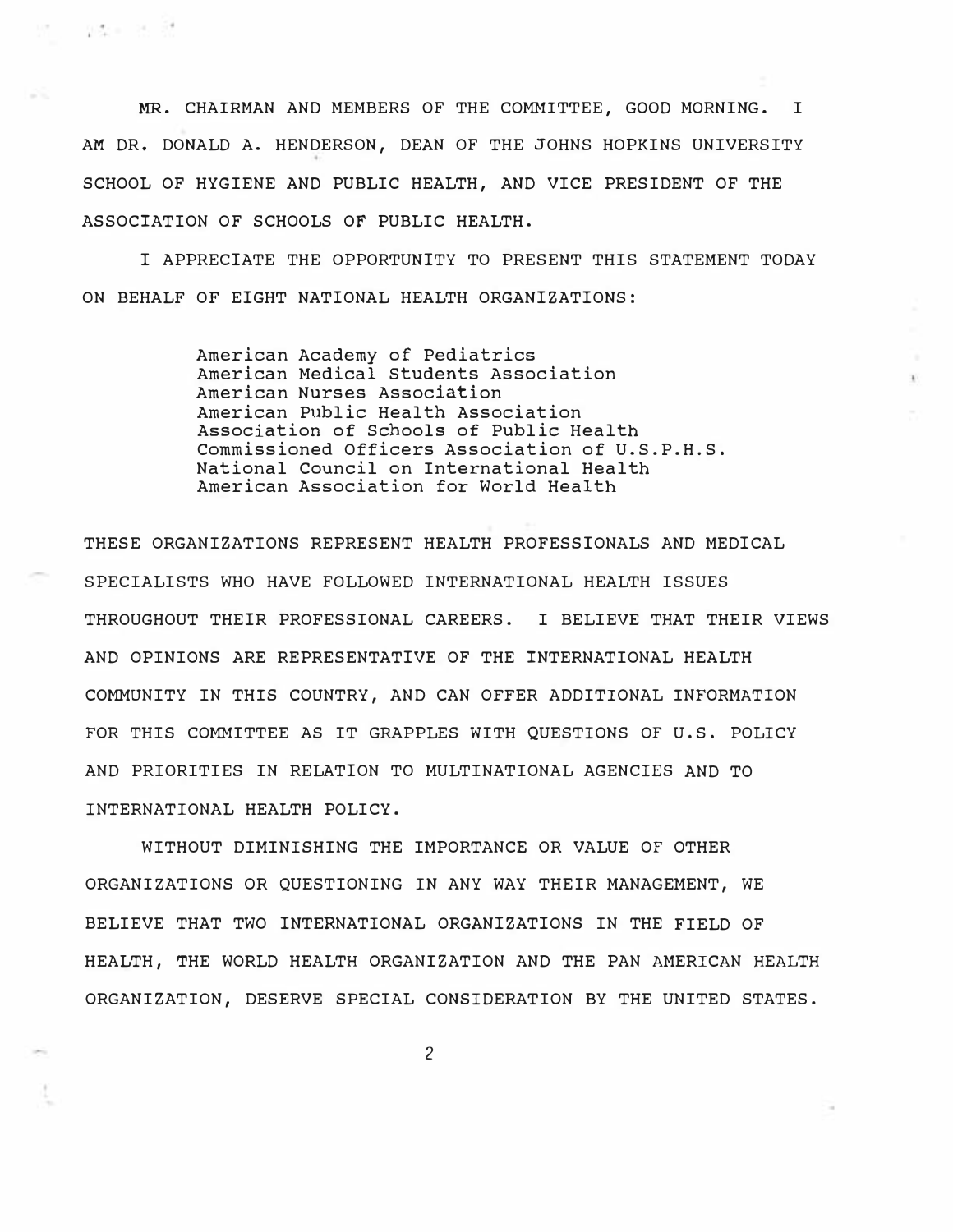FIRST, WHO AND PAHO HAVE DEMONSTRATED THEIR VALUE TO THE INTERNATIONAL POLICY·OBJECTIVES OF THE UNITED STATES IN THE FIELD OF HEALTH FOR MANY DECADES. SECOND, THEY BOTH HAVE MAINTAINED THEIR FUNDAMENTALLY TECHNICAL FOCUS, AIMED AT HELPING THE NATIONS OF THE WORLD TO PURSUE THE HEALTH OF THEIR PEOPLES,

AT THIS TIME, WHEN THE WORLD IS FINDING ITSELF FORCED TO ADD AIDS TO THE LIST OF WORLD HEALTH THREATS TO INTERNATIONAL HEALTH, THE WORK OF THESE INTERNATIONAL HEALTH ORGANIZATIONS TAKES ON EVEN $\degree$ GREATER PRIORITY. FOR THESE ARE THE ONLY ORGANIZATIONS ABLE TO BRIDGE NATIONAL CONCERNS AND SUSPICIONS, TO COLLECT THE EPIDEMIOLOGICAL DATA NEEDED, TO ASSESS THE THREAT, AND TO COORDINATE AC�ION WITH ALL NATIONS IN PLANNING WAYS FOR COPING WITH THIS GLOBAL THREAT,

 $\frac{1}{\sqrt{2}}$  . Next, we have

THIRD, BOTH WHO AND PAHO HAVE CARVED OUT A RECORD OF PRUDENT, REALISTIC MANAGEMENT WITH SPECIAL SENSITIVITY TO THE CONCERNS OF THE UNITED STATES. THE CURRENT ADMINISTRATION AND ITS PREDECESSORS HAVE VOTED IN FAVOR OF THE BUDGETS OF BOTH ORGANIZATIONS. IN RECENT YEARS, BOTH ORGANIZATIONS RECOGNIZED THE INTERNATIONAL ECONOMIC SITUATION AND SHOWED NO REAL GROWTH IN THEIR PROPOSED BUDGETS. OVER THE PAST DECADE, THEY HAVE HAD THE LOWEST LEVEL OF BUDGET GROWTH OF ANY INTERNATIONAL ORGANIZATION,

THESE TWO ORGANIZATIONS HAVE BEEN ABLE TO EXTEND THE REACH OF THE U.S. EPIDEMIOLOGICAL SERVICE THROUGHOUT THE WESTERN HEMISPHERE AND ACROSS THE GLOBE.

FINALLY, THESE TWO ORGANIZATIONS OFFER UNIQUE OPPORTUNITIES FOR INTERNATIONAL EXCHANGE AND CONTACT AMONG SCIENTISTS AND HEALTH SPECIALISTS OF THIS COUNTRY AND THOSE OF OTHER NATIONS.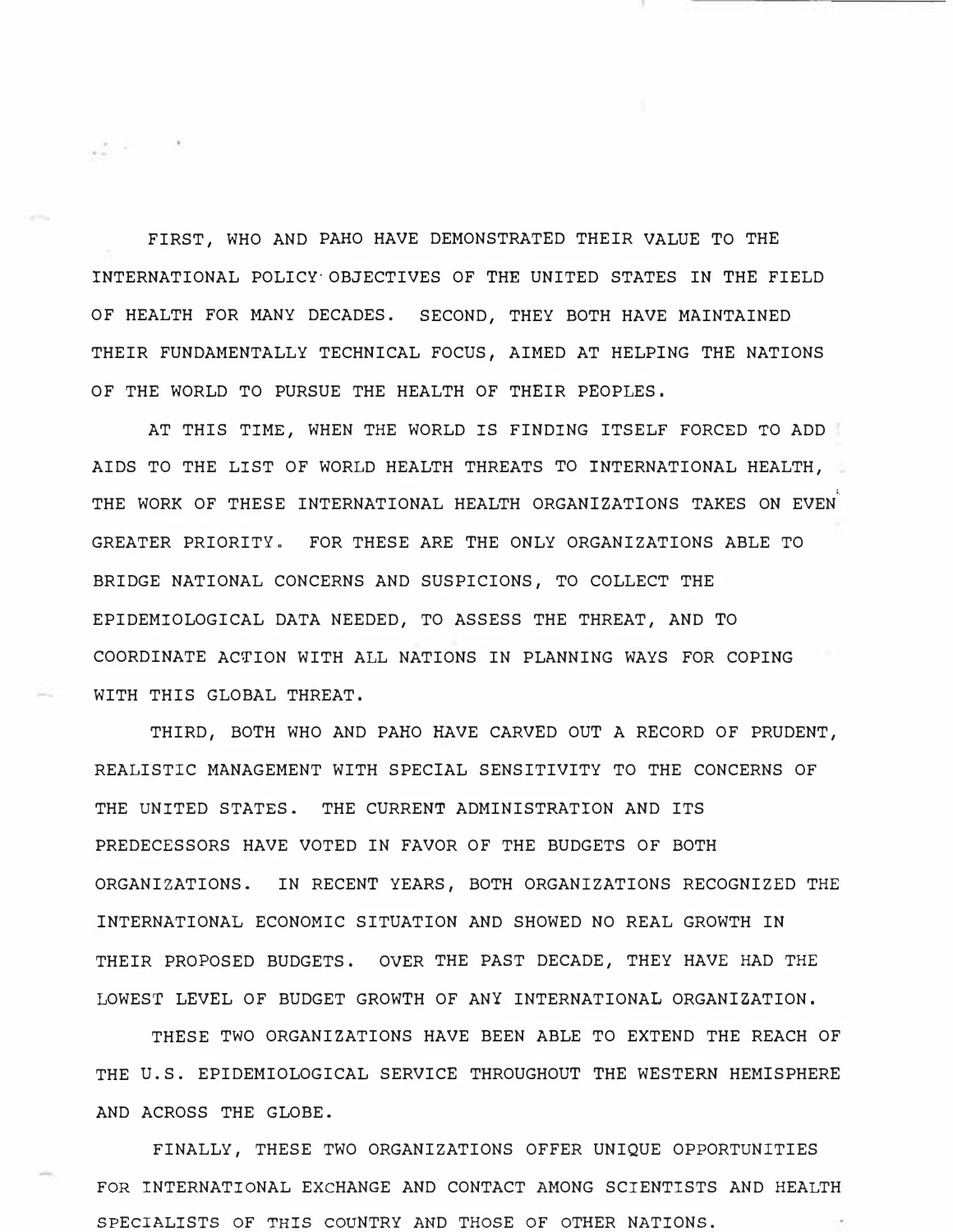UNFORTUNATELY, THE WORLD HEALTH ORGANIZATION NOW FACES A MAJOR THREAT TO ITS ACTIVITIES. SIMPLY STATED, THE PREVIOUS DEFERRALS OF PAYMENTS OF THE U.S. CONTRIBUTIONS, THE IMPACT OF THE KASSEBAUM-SOLOMON AMENDMENT PRODUCING A SHORTFALL IN U.S. PAYMENT, AND THE DEFERRAL UNTIL OCTOBER 1, 1987 OF NEARLY 90% OF THE FY87 U.S. ASSESSED CONTRIBUTION HAVE YIELDED A SEVERE **FINANCIAi** CRISIS FOR THE WORLD HEALTH ORGANIZATION.

4424

I WANT TO EMPHASIZE THAT THESE ARE TREATY OBLIGATIONS OF THE UNITED STATES, AND FOR THE FIRST TIME, WE ARE BRINGING INTO QUESTION OUR COMMITMENT TO MEET INTERNATIONAL OBLIGATIONS BY THE FAILURE TO PROVIDE THE U.S. ASSESSED CONTRIBUTIONS TO WHO.

PAHO ALSO FACES A DEFERRAL OF ONE-THIRD OF THE U.S. CONTRIBUTION AS A RESULT OF LAST YEAR'S CONTINUING RESOLUTION. THEREFORE, MR. CHAIRMAN, WE ARE SEEKING:

- e THE REVERSAL OF THE DEFERRAL UNTIL OCTOBER 1, 1987 OF THE \$36 MILLION IN FY87 APPROPRIATIONS FOR WHO AND \$12 MILLION FOR PAHO AS REQUESTED IN THE ADMINISTRATION'S SUPPLEMENTAL FY87 APPROPRIATIONS REQUEST;
- AN ADDITIONAL \$15.7 MILLION IN FY87 SUPPLEMENTAL APPROPRIATIONS TO MAKE UP FOR THE SHORTFALL IN THE PAYMENT OF THE U.S. ASSESSED CONTRIBUTION TO WHO:
- THE REPEAL (OR AT LEAST MODIFICATION) OF THE KASSEBAUM-SOLOMON AMENDMENT IN ORDER TO PERMIT FULL FUNDING FOR  $\overbrace{\hspace{4.5em}}$ WHO IN FY87 AND FY88 (I.E., TO THE LEVEL OF U.S. TREATY OBLIGATIONS); AND,
- e FULL FUNDING FOR PAHO IN FY88.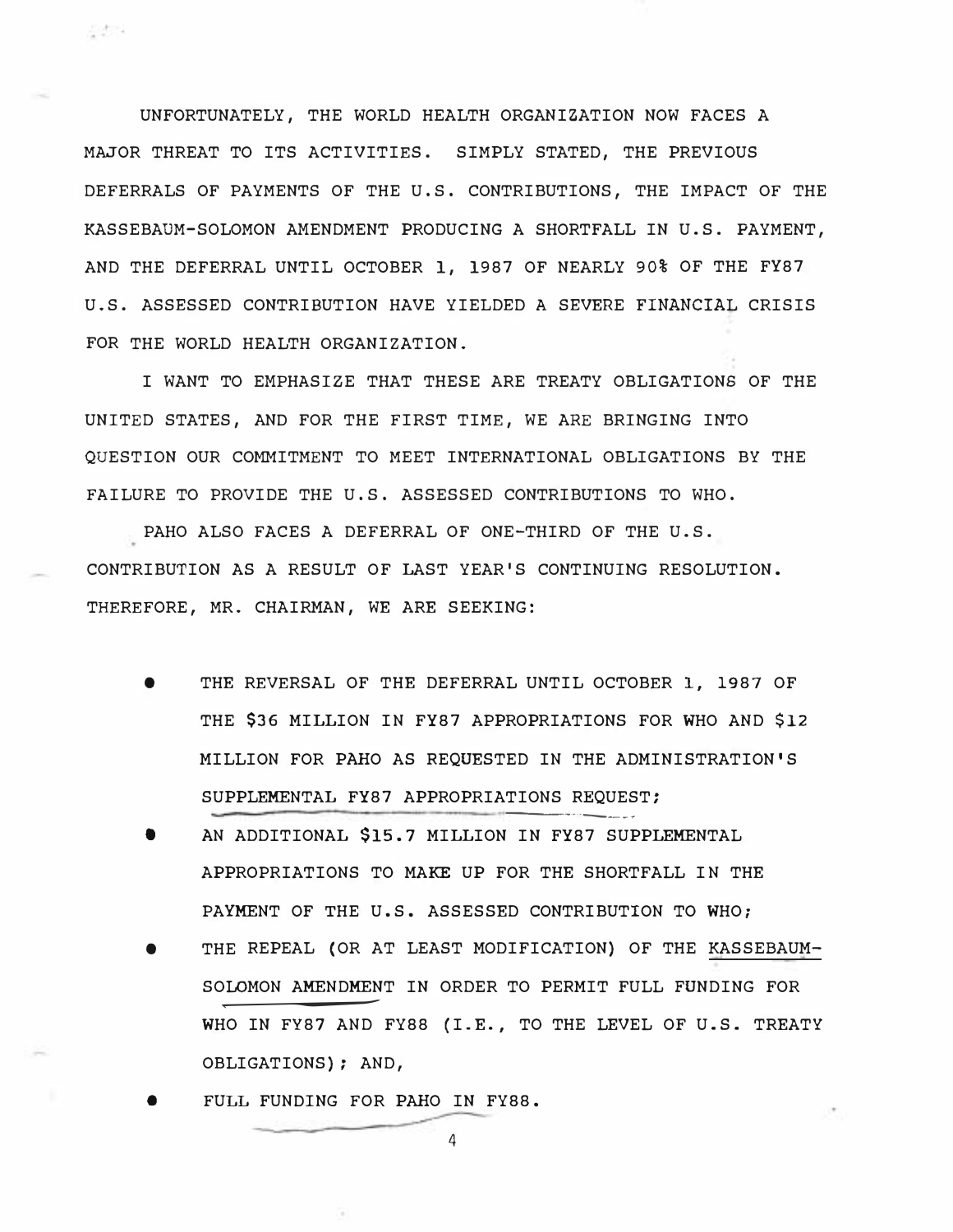THIS COMMITTEE KNOWS THE DETAILS OF THE OVERALL SITUATION WITH RESPECT TO THE KASSEBAUM-SOLOMON AMENDMENT'S IMPACT ON U.S. CONTRIBUTIONS TO THE INTERNATIONAL ORGANIZATIONS. HOWEVER, LET ME RE-EMPHASIZE THAT THE WORLD HEALTH ORGANIZATION, ONE OF THE U.N. FAMILY OF SPECIALIZED AGENCIES, RECEIVED ONLY \$10 MILLION OF WHICH SOME \$3 MILION WERE APPLIED TO ARREARS FOR 1985, LEAVING ONLY \$7 MILLION TO BE APPLIED TO THE 1986 ASSESSMENT OF \$61,7 MILLION . THUS, THE U.S. HAS PAID ONLY 11% OF ITS 1986 ASSESSED CONTRIBUTION TO WHO. OUR NATION IS NEARLY 90% IN ARREARS WHILE THE SOVIET UNION, CHINA, JAPAN, AND THE WESTERN EUROPEAN COUNTRIES HAVE ALL PAID IN FULL.

- 발음 : 포함

IT IS DIFFICULT FOR US TO UNDERSTAND WHY U.S. SUPPORT HAS BEEN WITHHELD FROM THE ORGANIZATION WHILE AT THE SAME TIME THE U.S. GOVERNMENT REPRESENTATIVES AT WHO GOVERNING BODIES HAVE ALWAYS PRAISED WHO FOR ITS REALISTIC BUDGETS, ITS PRUDENT MANAGEMENT AND THE EFFECTIVENESS OF ITS WORLD HEALTH PROGRAMS.

LET ME JUST NOTE THE FOLLOWING: IN 1983 AT THE WORLD HEALTH ASSEMBLY WHEN THE 1984-85 BUDGET WAS ADOPTED (FOR WHICH THE U.S. VOTED) THE U.S. DELEGATION STATED THAT:

> "(THIS) DELEGATION WAS PLEASED THAT THE PROPOSED PROGRAMME BUDGET DID NOT PROVIDE FOR ANY PROGRAMME GROWTH, A REALISTIC PROPOSAL IN TERMS OF EXISTING ECONOMIC CIRCUMSTANCES ... THE OVERALL PICTURE THAT HAD EMERGED OVER THE PAST TWO WEEKS OF DEBATE WAS THAT WHO WAS A VERY IMPRESSIVE ORGANIZATION WHICH WAS DOING HIGHLY USEFUL WORK TO COMPLEMENT THE EFFORTS OF NATIONAL GOVERNMENTS. (THIS) DELEGATION'S DECISION TO VOTE IN FAVOUR OF THE PROPOSED PROGRAMME BUDGET SHOULD BE SEEN AS A REFLECTION OF SPECIFIC APPRECIATION OF THAT WORK, AND OF WHO'S SUCCESS IN PROPOSING A REALISTIC LEVEL OF PROGRAMME GROWTH, .. " (WHA36/1983/REL/3, pp. 221 and 215},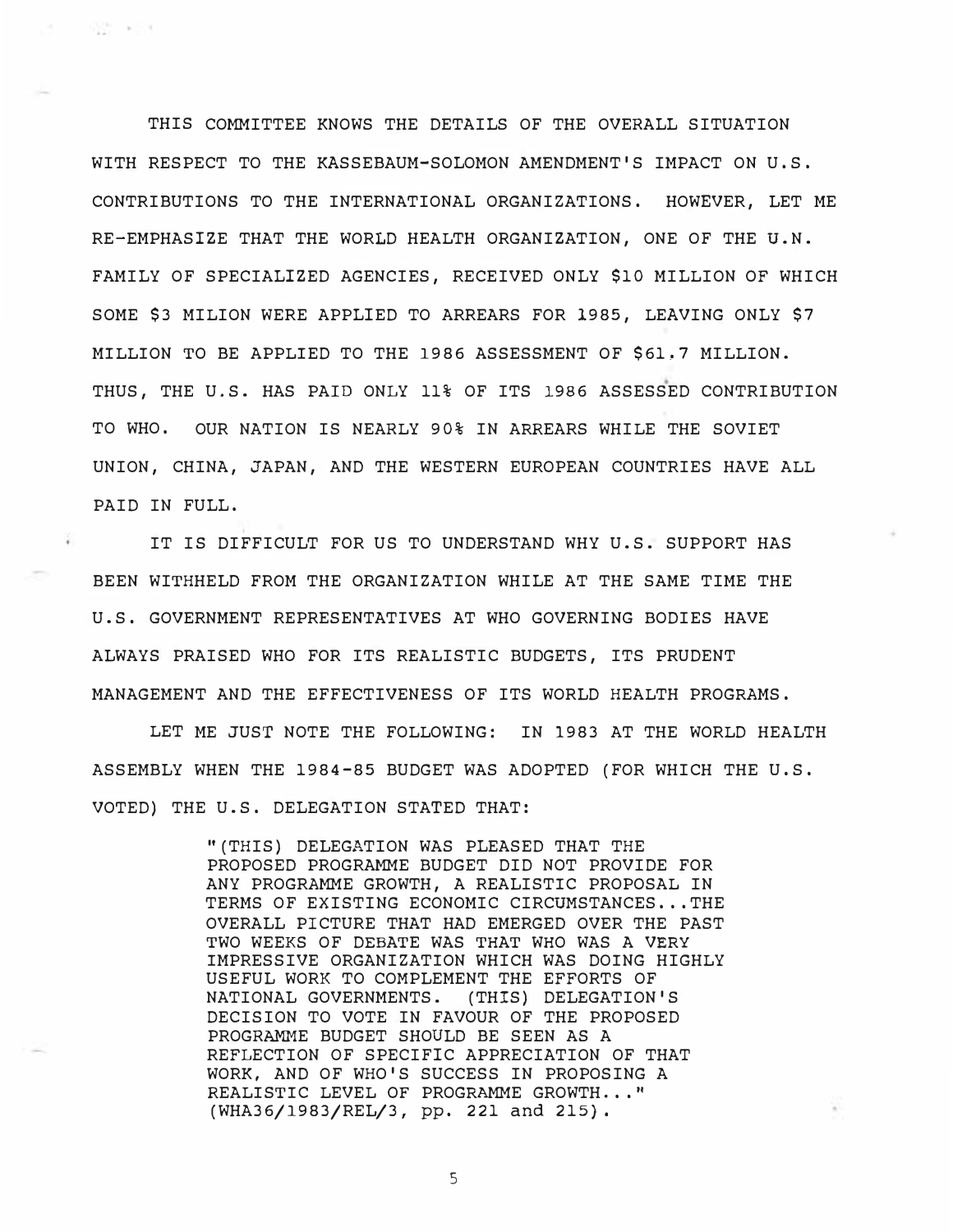AT THE 1985 WORLD HEALTH ASSEMBLY, THE U.S. AGAIN VOTED IN FAVOR OF THE FY1986-87 BUDGET AND STATED:

装置装置 一个人的

"MORE IMPORTANTLY, THE UNITED STATES DELEGATION WAS PLEASED THAT THE DIRECTOR-GENERAL HAD BEEN ABLE TO COPE EFFECTIVELY WITH PRESSURE FROM OPPOSITE DIRECTIONS; BY HOLDING THE OVERALL BUDGET TO ZERO REAL GROWTH AND BY SHIFTING RESOURCES WITHIN THE BUDGET TO PROVIDE ABOUT 4% GROWTH IN COUNTRY PROGRAMMES, HE HAD BEEN ABLE TO PLEASE EVERYBODY ... THE UNITED STATES DELEGATION WAS PLEASED WITH THE PROPOSAL PUT BEFORE THE COMMITTEE, AND MORE PARTICULARLY SO WITH THE PHILOSOPHY EXPRESSED IN THE DIRECTOR-GENERAL'S INTRODUCTION TO THE PROPOSED PROGRAMME BUDGET AND THE CONSERVATIVE AND CAREFUL APPROACHES TO THE FINANCING. FOR THOSE REASONS, (THIS} COUNTRY WOULD VOTE IN FAVOUR OF ADOPTION OF THE APPFOPRIATION RESOLUTION AS PROPOSED, HOPING THAT THE DECISION OF THE HEALTH ASSEMBLY WOULD BE UNANIMOUS." (WHA/38/1985/REL/3, pp. 198) .

I WANT TO EMPHASIZE THAT THE U.S. HAS ALWAYS VOTED FOR THE WHO BUDGET. TO APPROVE A BUDGET AND A RATE OF ASSESSMENT, AS THE U.S. HAD DONE IN THE CASE OF WHO, AND THEN TO FAIL TO MEET ITS OBLIGATION Ex Post Facto DOES NOT BODE WELL FOR AMERICAN CREDIBILITY IN INTERNATIONAL ORGANIZATIONS AND UNDERMINES U.S. INTERESTS WHICH ARE REFLECTED BY THE PROGRAM AND POLICIES OF WHO.

THE SEVERE SHORTFALL IN 1986 CONTRIBUTIONS NOW HAS HAD A DEVASTATING EFFECT ON THE ORGANIZATION. EVEN PROGRAMS FUNDED FROM EXTRA BUDGETARY GRANTS DEPEND ON WHO'S INFRASTRUCTURE WHICH IS COMPLETELY FUNDED FROM ASSESSED CONTRIBUTIONS. THUS, WEAKENING THE FRAMEWORK OF THE ORGANIZATION BY WITHHOLDING THE INCOME IT NEEDS FOR ITS DAILY FUNCTIONING HAMPERS THE EFFECTIVENESS OF EXTRA-BUDGETARY PROGRAMS WHICH FIGHT DISEASE -- AIDS, DIARRHEAL DISEASE AND CHILDHOOD DISEASES COVERED BY THE UNIVERSAL CHILDHOOD IMMUNIZATION CAMPAIGN -- AND MAKES WHO'S GOAL OF HEALTH FOR ALL EVEN MORE DIFFICULT TO REACH.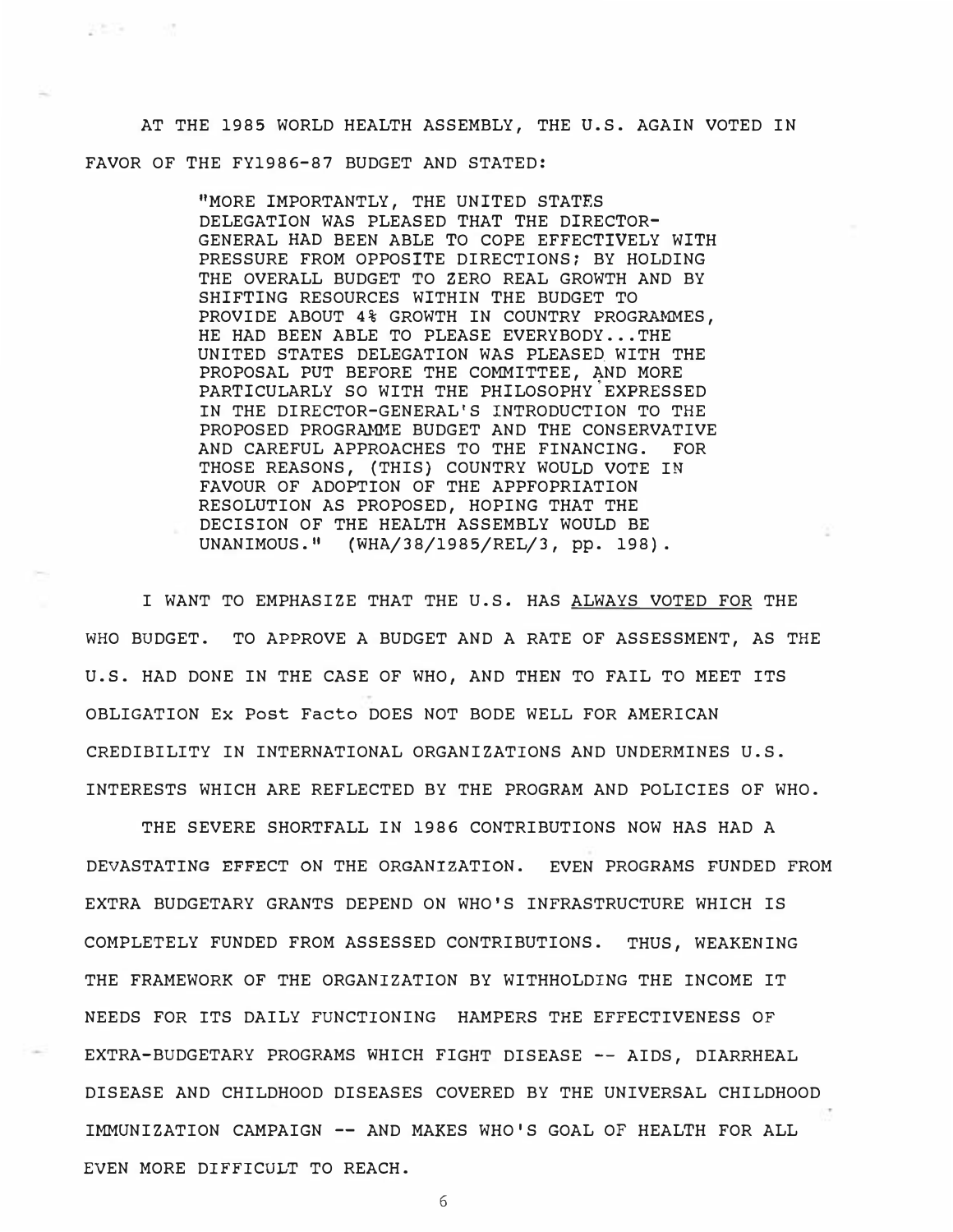WITH RESPECT TO THE PAN AMERICAN HEALTH ORGANIZATION, THE DEFERRAL OF \$12 MILLION OF THE \$33 MILLION ASSESSED CONTRIBUTION FOR 1987 OBVIOUSLY CREATES MANAGEMENT DIFFICULTIES. AS AN INTER-AMERICAN AGENCY, DEFERRING THE U.S. CONTRIBUTION HAS ALMOST THREE TIMES GREATER IMPACT THAN IN THE CASE OF THE UNITED NATIONS AND ANY DEFERRAL OBVIOUSLY:CREATES IMMENSE CONCERN. HOWEVER, THE CONGRESS HAS SOUGHT IN THE PAST TO RECOGNIZE THIS SPECIAL SITUATION. THE CONGRESS ALSO HAS RECOGNIZED THE IMPORTANT LINKAGES OF PAHO WITH THE CENTERS FOR DISEASE CONTROL (CDC) OF THE U.S. PUBLIC HEALTH SERVICE IN MONITORING AND PREVENTING THE TRANSMISSION OF COMMUNICABLE DISEASE INTO THE UNITED STATES. WITH NEARLY 13 MILLION INDIVIDUAL ENTRANCES AND DEPARTURE FROM THE U.S. TO AND FROM LATIN AMERICA AND THE CARIBBEAN FOR TRADE, TOURISM AND OTHER PURPOSES, THE IMPORTANCE OF THIS REGIONAL HEALTH AGENCY TO THE U.S. IS EVIDENT,

 $\approx 288$   $^{-12}$   $^{-11}$ 

PAHO ALSO OPERATES THE U.S.-MEXICAN BORDER HEALTH PROGRAM WHICH LINKS SOUTHWESTERN STATES IN THIS COUNTRY WITH THEIR COUNTERPART IN MEXICO, IN ADDITION TO ITS COUNTRY OFFICES THROUGHOUT THE HEMISPHERE, NINE RESEARCH AND TECHNICAL COOPERATION CENTERS WHICH SPECIALIZE IN DIFFERENT SUBJECTS SUCH AS THE NUTRITION INSTITUTE FOR CENTRAL AMERICA AND PANAMA, THE FOOT AND MOUTH DISEASE CENTER IN RIO, AND THE EPIDEMIOLOGY CENTER IN TRINIDAD OFFER THE AMERICANS UNIQUE BENEFITS. LIKE WHO, PAHO HAS SHOWN RESPONSIVENESS TO U.S. CONCERNS BY MAINTAINING ZERO REAL GROWTH OVER RECENT BUDGETS AND HAS REDUCED ITS STAFF POSTS BY ONE-THIRD SINCE 1980. IN TESTIMONY, THE U.S. ASSISTANT SECRETARY FOR INTERNATIONAL ORGANIZATIONS VOTED THAT PAHO ALSO HAD ACHIEVED A NEARLY 20% REDUCTION IN HEADQUARTERS COSTS IN WASHINGTON OVER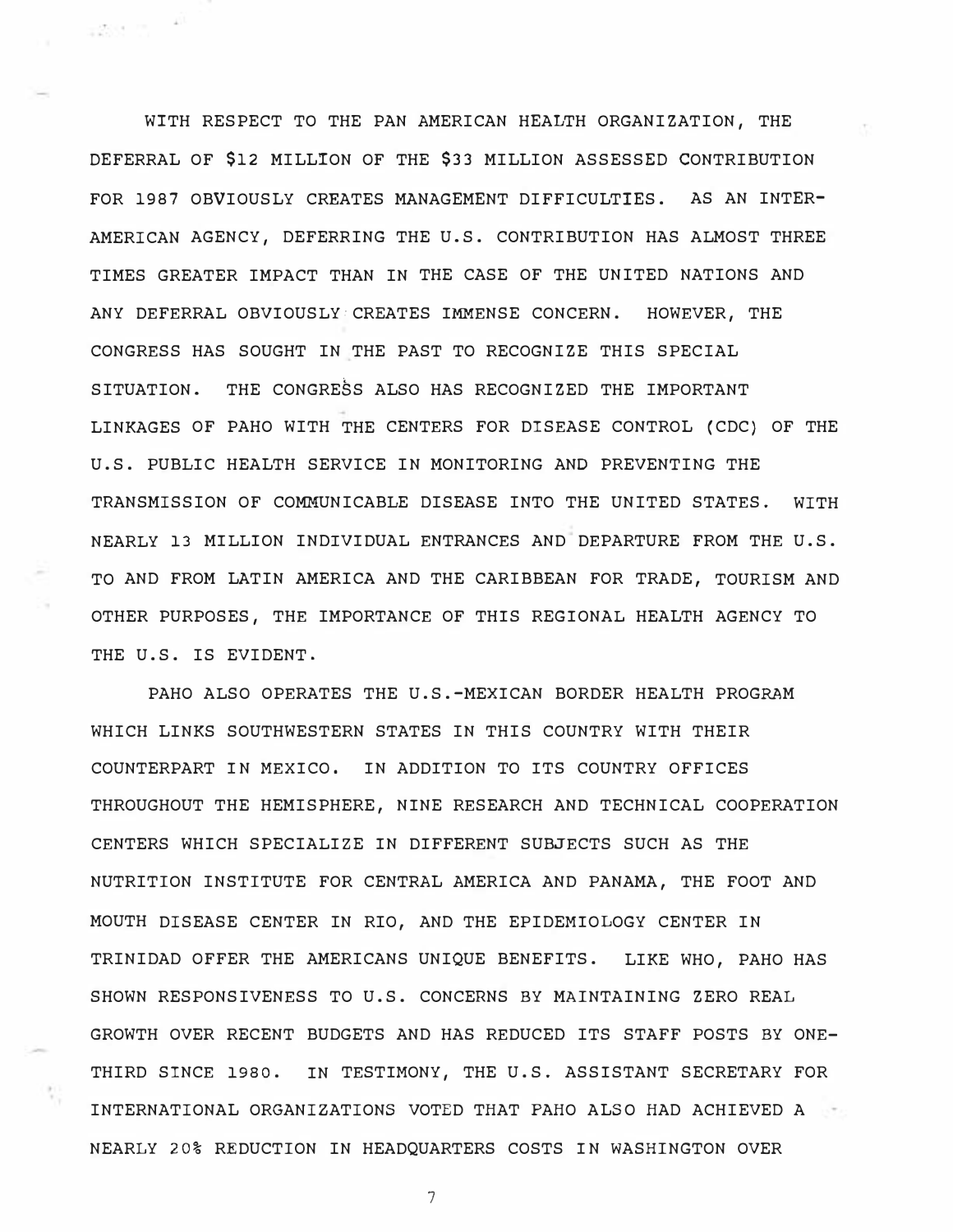RECENT YEARS WITH THOSE RESOURCES BEING TRANSFERRED TO THE COUNTRIES OF THE REGION. PAHO ALSO HAS ASSURED U.S. MEMBERSHIP IN ITS EXECUTIVE COMMITTEE DURING BUDGET YEARS AND THE U.S. DELEGATON HAS VOTED FOR EACH PAHO BUDGET.

 $\frac{N}{2m}$  gives  $^{-1.1-1.1-1.1}$ 

PAHO'S DIRECTOR, WHO ALSO SERVES AS THE WHO REGIONAL DIRECTOR FOR THE AMERICAS, RECENTLY ANNOUNCED CAMPAIGNS TO ERADICATE POLIO IN THE WESTERN HEMISPHERE AS PART OF THE EXTENDED IMMUNIZATION EFFORT, A CAMPAIGN WHICH HAS DRAWN THE SUPPORT OF THE INTER-AMERICAN DEVELOPMENT BANK, ROTARY INTERNATIONAL, UNICEF, AND AID.

PAHO AND WHO TOGETHER REPRESENT THE BEST OF INTERNATIONAL SPECIALIZED AGENCIES. LOOKING IN MORE DETAIL AT THE WORK OF WHO, ONE FINDS, MR. CHAIRMAN, THAT THIS ORGANIZATION PLAYS A PIVOTAL ROLE IN COMMUNICATING AND ENERGIZING THE WORLD TO ACT ON HEALTH CONCERNS. THE WORK OF THE ORGANIZATION HAS BEEN OF DIRECT BENEFIT TO THE U.S. AND THE WORLD.

- WHO'S ERADICAITON OF SMALLPOX SAVES THE U.S. \$300 MILLION (IN CURRENT DOLLARS) ANNUALLY BY OBVIATING THE NEED FOR SMALLPOX VACCINATIONS.
- WHO, WHICH ESTABLISHED THE GLCBAL EXPANDED IMMUNIZATION PROGRAM, MANAGES THE UNIVERSAL CHILDHOOD IMMUNIZATION CAMPAIGN, TOGETHER WITH UNICEF, INTENDED TO HELP EVERY COUNTRY ACHIEVE THE GOAL OF COMPLETE ACCESS TO IMMUNIZATION OF CHILDREN BY 1990.
- WHO HAS SUCCESSFULLY INTRODUCED ORAL REHYDRATION THERAPY -- AN INEXPENSIVE AND VERY EFFECTIVE WAY TO PREVENT DEATH IN CHILDREN FROM DIARRHEAL DISEASES.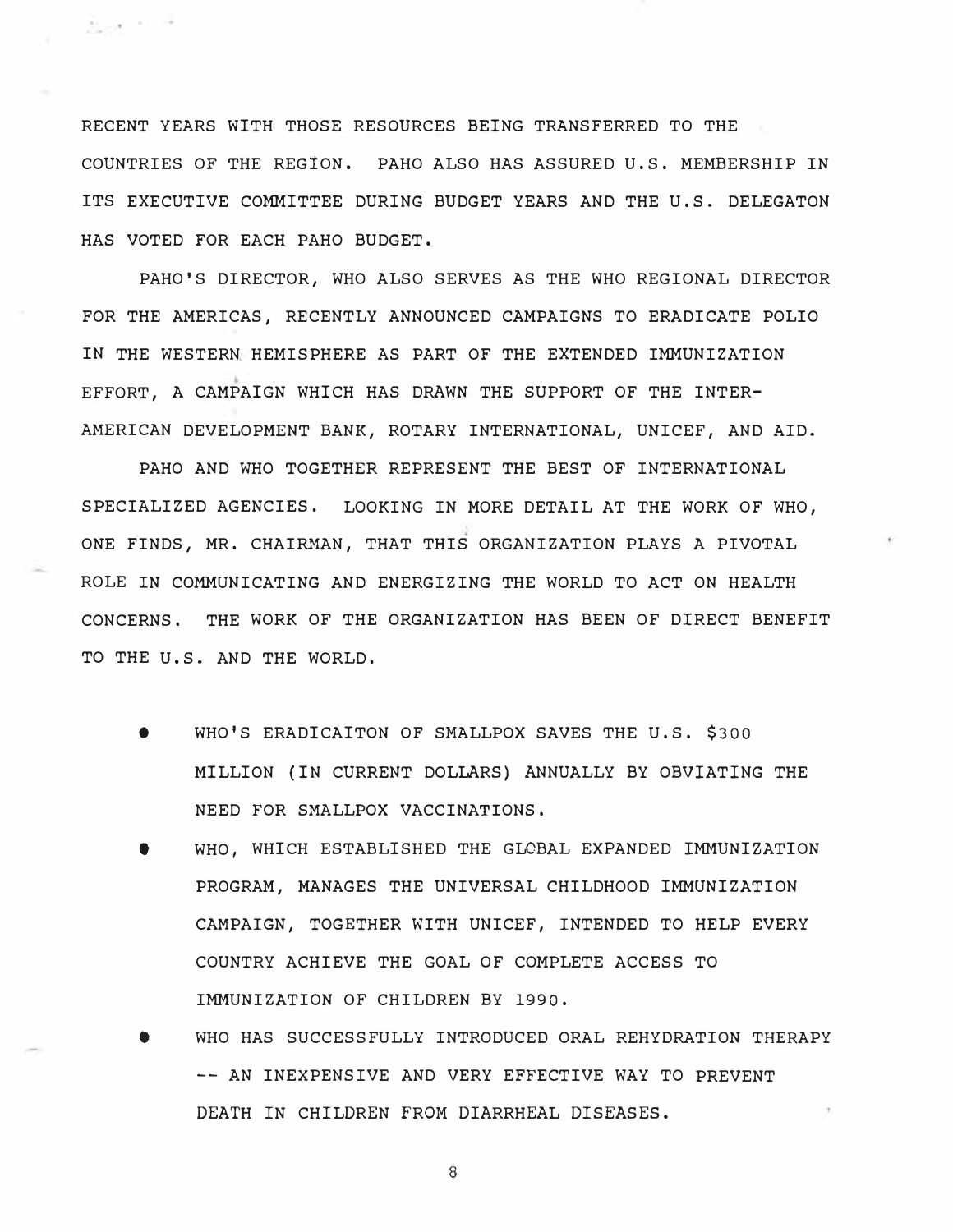WHO HAS BEGUN A MAJOR PROGRAM IN AIDS SURVEILLANCE, RESEARCH, EDUCATION AND PREVENTION. ONLY WHO CAN OVERCOME POLITICAL DIFFERENCES AND SUSPICIONS AND SERVE AS AN INTERNATIONAL CLEARINGHOUSE FOR THE FACTS ON AIDS.

ුල දායක වි

- WHO SUPPORTS RESEARCH TO DEVELOP NEW VACCINES. INFLUENZA SURVEILLANCE BY THE WHO NETWORK HELPS DEVELOP VACCINES AGAINST EACH NEW STRAIN THAT EMERGES.
- **e** WHO'S DISEASE SURVEILLANCE PROGRAM PROVIDES INFORMATION FOR TRAVELERS AND CONTRIBUTES TO THE U.S. 'S ABILITY TO PROTECT U.S. CITIZENS AROUND THE WORLD.
- WHO SURVEILLANCE FOLLOWING THE CHERNOBYL NUCLEAR DISASTER HELPED PROTECT EUROPE, AND CONTRIBUTED INFORMATION ON HOW TO DEAL WITH FUTURE ACCIDENTS.
- e WHO SUPPORTS THE DEVELOPMENT OF COST-EFECTIVE MEDICAL TECHNOLOGY. THE AVAILABILITY OF A \$35,000 BASIC RADIOLOGIC SYSTEM DEVELOPED BY WHO HAS MADE GOOD X-RAY SERVICES POSSIBLE AT A REASONABLE PRICE.
- WHO HELPS MEMBER COUNTRIES WITH A WIDE RANGE OF HEALTH PROGRAMS, INCLUDING: ALCOHOL AND DRUG ABUSE PREVENTION; DRINKING WATER AND SANITATION; CARDIOVASCULAR DISEASE PREVENTION; CANCER RESEARCH, PREVENTION AND TREATMNET; AND FAMILY PLANNING.

ONCE AGAIN, MR. CHAIRMAN, LET ME REPEAT THAT WE HOPE THIS COMMITTEE AND THE CONGRESS THIS YEAR CAN ACHIEVE: